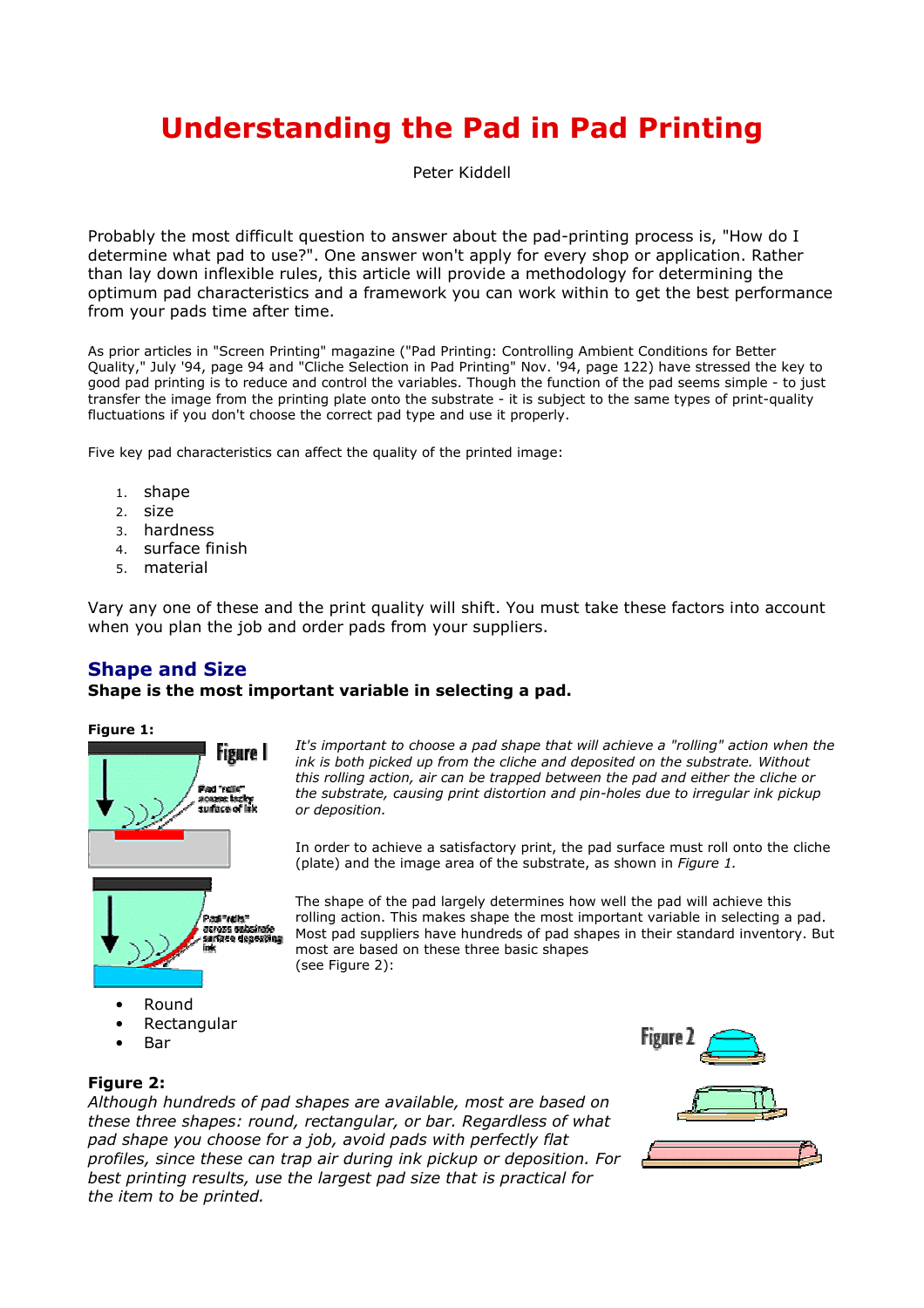Each of these shapes could have either curved or flat printing surfaces, depending on the nature of the part to be printed. But regardless of what shape the pad has, it must roll onto both the cliche and substrate for good printing results. Try to avoid flat-bottomed pads, as they have a tendency to trap air when they come in contact with the cliche, hampering ink pickup. Again, the more rolling action that is achieved, the more ink that will be transferred.

Another important variable to consider is pad size relative to image size. In screen printing, the larger the screen is in relation to the image size, the less distortion that will occur. The same holds true in pad printing. The larger the pad, the less the image is likely to distort. Often, the distance between the cliche and the body of the machine (sometimes called the "throat" of the machine) will determine the maximum pad size you can **LISA** 

Generally, most pad-printing shops will have a favourite shape that covers 90% of their applications. But standard shapes are available for all sorts of unusual applications. For example, many suppliers have standard shapes that will print onto oven-control knobs. These special pads have holes in them to accommodate the embossed portion of the knobs and allow the print to be applied to the bevelled edge. So before you go to the expense of having a custom pad mould made, check with your suppliers to be certain that no such shape already exists. Nowadays, someone, somewhere should have a pad shape to suit your job. Remember, if you do pay to have a special mould made, your supplier will probably include the item in the next edition of its catalogue.

For very unusual parts, custom pads will sometimes be made that combine two different profiles, as in the top illustration in Figure 3.

#### Figure 3:



For unusual imaging needs, a custom pad may be used that combines two different profiles, as the one in the top illustration. Such pads are expensive and must be carefully designed to avoid print distortion. Often, a better alternative is to use two different pads and mount them together on the machine, as suggested in the lower illustration.

These "combination" pads are worth considering, but they can be expensive and

they are prone to print distortions unless they are very carefully designed. A preferable solution is to use two separate pads and mount them close together on a single machine. The lower half on Figure 3 shows how the combination pad above could have been designed as two separate pads. Another advantage of using two pads is that if one is damaged, the cost of replacing it is much less. Always use as little pressure as possible to pick up and print the image.

Use these quidelines when choosing a pad shape for a particular job:

- $\bullet$ First, try your standard pads that you think would do the job for this particular part. Do a test print to verify that the proposed print area is imaged accurately.
- If the pad shape you have chosen provides a satisfactory print over just a part of the area, look for similar pad shapes that extend the profile in a way that will cover the entire image. Distortion at the image edges is almost always caused by undersized pads.
- If the obvious pads fail, try ones that appear to be unsuitable. Maybe the pad has a sharper angle than would seem to be appropriate, or is clearly too large for the image. It still may solve the problem.
- Irregular ink pickup during the test print usually means that air is being trapped between the pad surface and the cliche. Watch carefully as the pad is being imaged to be sure that a rolling action is occurring.
- Whenever possible, ensure that the point or apex of the pad does not come into contact  $\bullet$ with the image area of the cliche. This tends to thin the ink at that point, causing an inconsistent ink deposit.
- If the pad is "overstressed" (that is, too small for the image) or the image is too close to the edge of the pad, distortion is likely to occur. Always use as little pressure as possible to pick up and print the image. If the machine is running too fast, excessive pad pressure can cause distortion as well as poor ink transfer.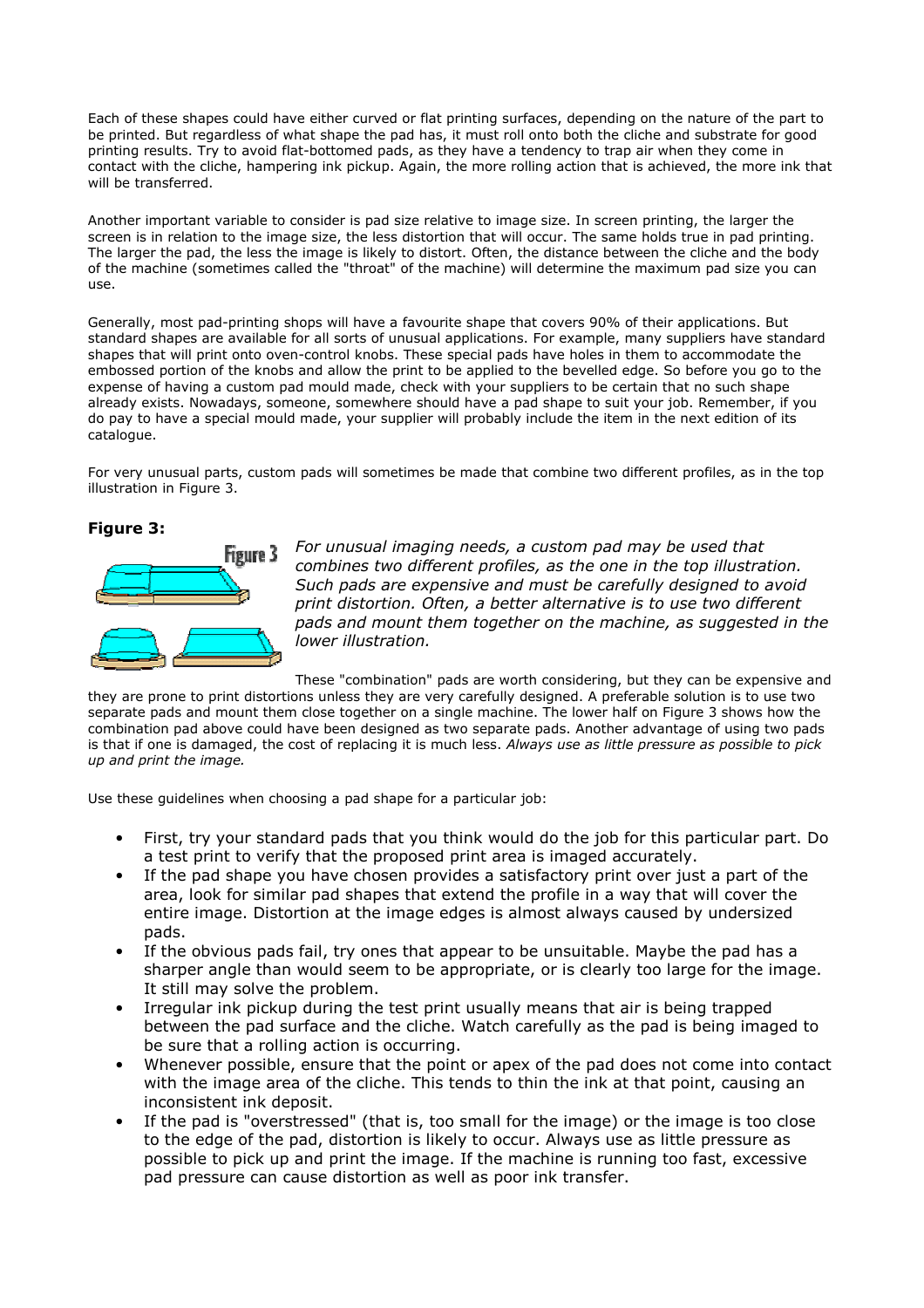If your experimentation doesn't reduce the print distortion to an acceptable level, and a custom pad is out of the question, your last resort is to distort the image on the cliche to compensate. This is often done by printing a grid onto the substrate and measuring the distortion of the grid to guide you in the alterations that must be made to the original artwork. This will shorten the time it takes you in test printing, but it won't eliminate the trial-and-error altogether. This method also leads to ongoing problems since positioning of the part and the pad (relative to the image on the cliche) must be absolutely dead on each time the job is set up to avoid distortion. We have heard that computer software packages are available that will do this work, but none are known to us.

## **Hardness**

The hardness of the pad is normally determined by the amount of silicon oil used when the pad is moulded. The harder the pad, the less silicone oil that was added. Four basic pad hardnesses are standard in the industry and cover most applications. Customs pad hardnesses are available through most pad suppliers. Many pad manufacturers colour code the four standard hardnesses by adding pigment to the silicone itself or by colouring the pad base. Not all manufacturers use the same code, but the typical colour designations by pad hardness are:

|                 | Color Hardness               |
|-----------------|------------------------------|
| Blue            | 550 Shore $(+2)$             |
| $\mathsf{Pink}$ | $\vert$ 500 Shore (+2)       |
|                 | $ $ Green $ $ 450 Shore (+2) |
|                 | White $ 350$ Shore $(+2) $   |
|                 | Yellow 350 Shore $(+2)$      |

As a general rule, the harder the pad, the better the performance. However, a hard pad may be impractical in some applications, such as when using a low-power machine or printing onto a delicate item. Choosing the proper pad hardness for a job is a matter of experimentation and experience.

Special 550 Shore pads are available for printing onto abrasive substrates and textured finishes. Two such applications include the turn-signal control arms and windshield-wiper control arms of automobiles, which are moulded in glass-filled nylon. A heavy white ink is required, and the pad must resist the abrasive nature of the substrate.

A useful tool for all pad printers is a durometer gauge for determining pad hardness. This simple tool (the same one you would use to measure the Shore hardness of a squeeqee) is available through silicone-rubber suppliers and many general-service dealers in the screen - and pad-printing industries. You can now purchase pads with a "ready to use" finish.

Maintaining accurate pad hardness can be problematic for some pad manufacturers, making the durometer gauge an ideal quality-control device for incoming pads.

Use the following quidelines for pad hardness when selecting your pads:

- Hard pads are most suitable for textured surfaces you can also use them when you need to print an image in a recessed area next to a raised surface and the pad will have to roll over the "step."
- You can also use hard pads in a pad "nest" or matrix, when you must fit a single machine with numerous pads that are spaced with small gaps between them (for example, when printing computer keyboards).
- Use softer pads when printing onto heavily contoured surfaces. Also use them when printing onto fragile items.
- You must use a softer pad is the power of your machine can't compress the pad sufficiently to achieve a satisfactory rolling action.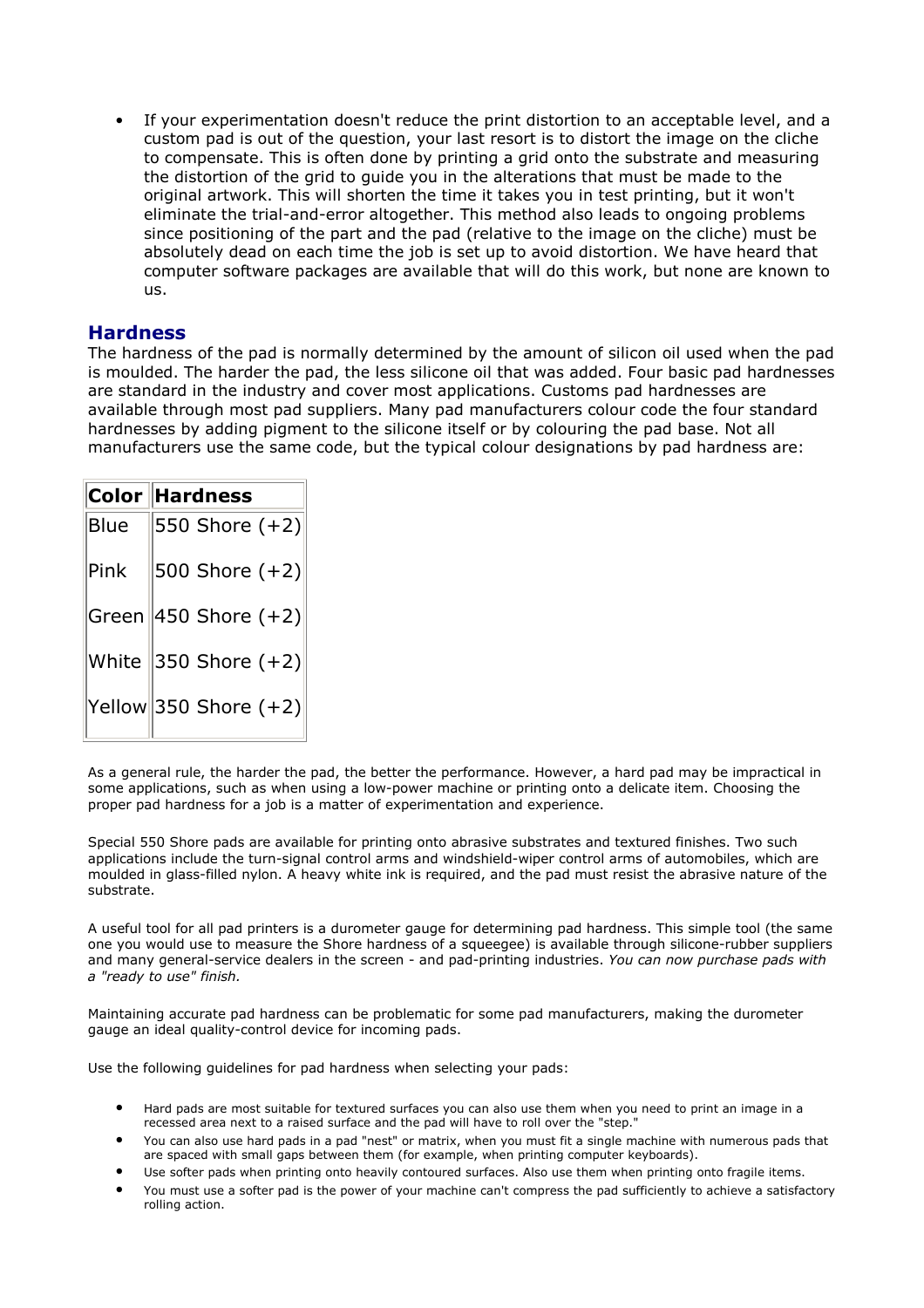Avoid using pads of different hardnesses on the same application, or the thickness of the ink deposit will vary on the substrate. This is particularly true when dealing with a pad matrix.

# **Surface finish**

Throughout the pad-printing industry, the custom practice among pad manufacturers is to furnish pads with a high gloss finish. Users have had to "matte" the pad surface - that is, remove excess silicone oil that creates the glossy appearance - to enable the pad to pick up and transfer ink during the printing process. Typically, pad printers will use a strong solvent such as a fast thinner for the initial silicone-oil removal. But, excessive use of such a strong solvent damages the pad and shortens its life.

You can now purchase pads with a "ready to use" finish that virtually eliminates the need to matte the pad. With these pads, the base rubber material is very close to the desired pad hardness, so the manufacturer adds much less silicone oil, if any.

After you matte the pad (if necessary), the only other step that must be taken prior to production is to gently wipe the pad with an alcohol-based pad-cleaning fluid. This removes any free silicone oil that can sometimes leach out of the pad. Once you have used the pad, however, the best way to remove solid debris, dried ink, and dust is with a quality brown packaging adhesive tape. By following this simple procedure, you will improve your print quality, reduce downtime, and prolong the pad's life.

Some pad suppliers provide a "rejuvenating oil." This is basically a silicone spray that can be applied to the pad surface when it becomes dry due to the removal of silicone oil by aggressive thinners. It can help prolong pad life, but spraying silicone spray anywhere near a surface that has to be decorated is a recipe for disaster. Because of the potential problems, using such oils is not recommended.

We have come across two extreme cases of pad abuse: The first company soaks their new pads in a solvent tank for four hours prior to use, while the second company has a press dedicated to "running in" new pads before they are used in production. Pads have a limited print life, they are susceptible to mechanical damage, and they are not cheap. Such extreme measures make very poor use of your investment.

#### **Material**

This topic refers not only to the material of the pad itself, but also the base onto which the pad is mounted. For example, you may order pads mounted onto aluminium bases rather than wooden ones, the advantage being that the pads can be mounted very accurately on the machine. Pads with wooden bases rarely are supplied with holes drilled into the bases for attaching to the pad holder of the machine. This means that the printer usually screws the pad in himself, making it difficult to get repeatable pad positioning. Also, with wooden bases, you use wood screws. If these screws are taken on and off several times, the base becomes loose. On several occasions, we have seen pads literally fall off the machine during the print cycle because of this problem.

Aluminium bases are better because they come with predrilled holes, so there is only one position to mount the pad on the holder or backing plate. also, unless you have a very heavy-handed press operator, the threads of the screws are not easily damaged. This means that it is simple and quick for press operators to mount or replace pads. Choosing the proper pad hardness for a job is a matter of experimentation and experience.

Similarly, if a setup requires multiple pads (such as a matrix), aluminium bases are preferable because they will make pad positioning easier and more repeatable. One further advantage of aluminium bases is that they can be recycled with your pad supplier.

If you are using a long-bar pad that does not have an aluminium backing, then back the pad with either aluminium or a thicker piece of wood. This will prevent the base from bending when it comes into contact with either the cliche or the substrate. Such blending can cause print distortion or prevent the pad from picking up the image entirely.

Recently, pads have appeared on the market that are moulded onto a nylon-type base material, offering the advantages of aluminium at less expense. These pads are also delivered in a protective clear vacuum-formed plastic that you can use to store the pads, while they are not in use.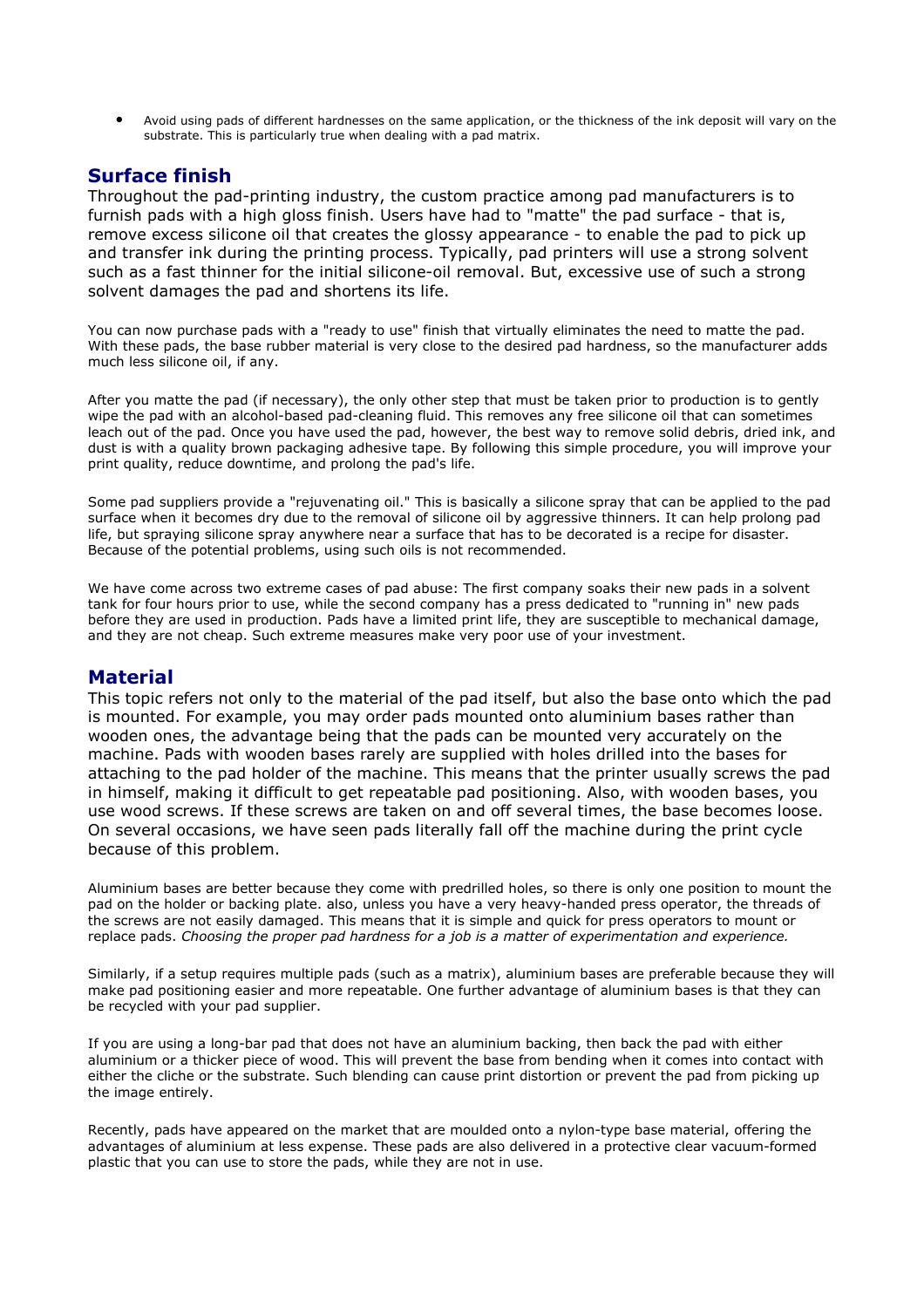Regarding the pad itself, virtually all pads today are made of silicone rubber. The first printing pads were made of gelatine, although there is some evidence that inflated pig bladders were used in the UK pottery industry at the beginning of the 20th century. Only a limited range of pad shapes were used at that time due to the mechanical properties of the gelatine. The printing surface was much flatter than modern pads since gelatine lacks the elasticity of modern silicone rubbers. These older shapes have come back into fashion with the very hard pads currently being used in compact-disc decorating.

Certain pads can be recycled (sometimes called "recovered" or "resheathed"). Large pads are very expensive. To reduce the cost of replacing pads, some printers will send their worn or damaged pads back to their supplier. the supplier cuts the surface of the pad away and inserts the remaining rubber into the mould where the replacement pads are created, reducing the amount of new silicone rubber that is needed. The new material cures and bonds onto the old rubber and the finished pad performs like new, with a savings of up to 50% over the cost of a new pad. If your pad has been split or broken down internally, however, it cannot be recycled.

Some pad manufacturers will use recycled material and mix it with new silicone rubber. As long as the pad surface is "virgin" silicone rubber, this practice is perfectly acceptable.

## **Special pads for large images**

In some situations, a large image area must be printed and the machine does not have the power to compress such a heavy pad in a smooth motion. Two solutions to this problem are available.

The first is to use a pad with a hollow interior that provides the same surface hardness. This technique also reduces the cost of silicone rubber for such a large pad. The second option is a dual-hardness pad, where the core of the pad is made of a softer material and the outer laver is the harder rubber. Both methods can help, but the second produces a more stable pad. (A third option, of course, would be to use a different imaging process such as screen printing for larger image areas.)

We're aware of another very unusual pad configuration that is a bit reminiscent of the inflated pig bladder concept. This involves very specialized machines that use hollow pads that are inflated with air just prior to ink pick-up. The pad stays inflated until it comes into contact with the substrate, when the air is evacuated. The deflated pad can conform to a wider area of the substrate, allowing 180o of a sphere to be printed (with standard pads, the largest angle that can generally be printed onto a cylinder or sphere is 1000.) One sample application is multicolour beach balls, where cartoon characters are printed directly onto the surface of the inflated ball. This technique is a cheaper alternative to in-mould labels for such specialized work.

# **Ouality control of pads**

Poor-quality consumables like pads can destroy the performance of the printing machine. When you receive pads from your supplier, it's vitally before accepting them. Check the pads for:

- $\bullet$ blemishes on the print surface
- $\blacksquare$ foreign particles in the print surface, such as wood splinters
- $\bullet$ "nipples" on the print surface.
- firm attachment of the pad to the backing plate (The pad should be secure, with no air bubbles that will cause the  $\bullet$ rubber to come away from the base.)
- $\bullet$ hardness within +20 Shore (using your durometer gauge)
- $\bullet$ positioning on the backing plate (It should be concentric, with its vertical center line at a 900 angle to the backing.)
- $\bullet$ height (This is particularly important in multiple-pad applications). Report any defects to your pad supplier immediately so that replacement pads can be furnished.

## **Pad Life**

Next to "What should I use?", the most difficult question to answer is "How long should a pad last?" Pads are like most things in life: The better you treat them, the longer they will last. Mechanical damage, aggressive solvents, and poor storage all take their toll. But the real killer is a careless operator. Some press operators have been known to pull a pad completely off its mounting plate during cleaning. If you make your staff aware of how much pads cost, they may treat them with more care. Use a softer pad if the power of your machine can't compress the pad sufficiently to achieve a satisfac-tory rolling action.